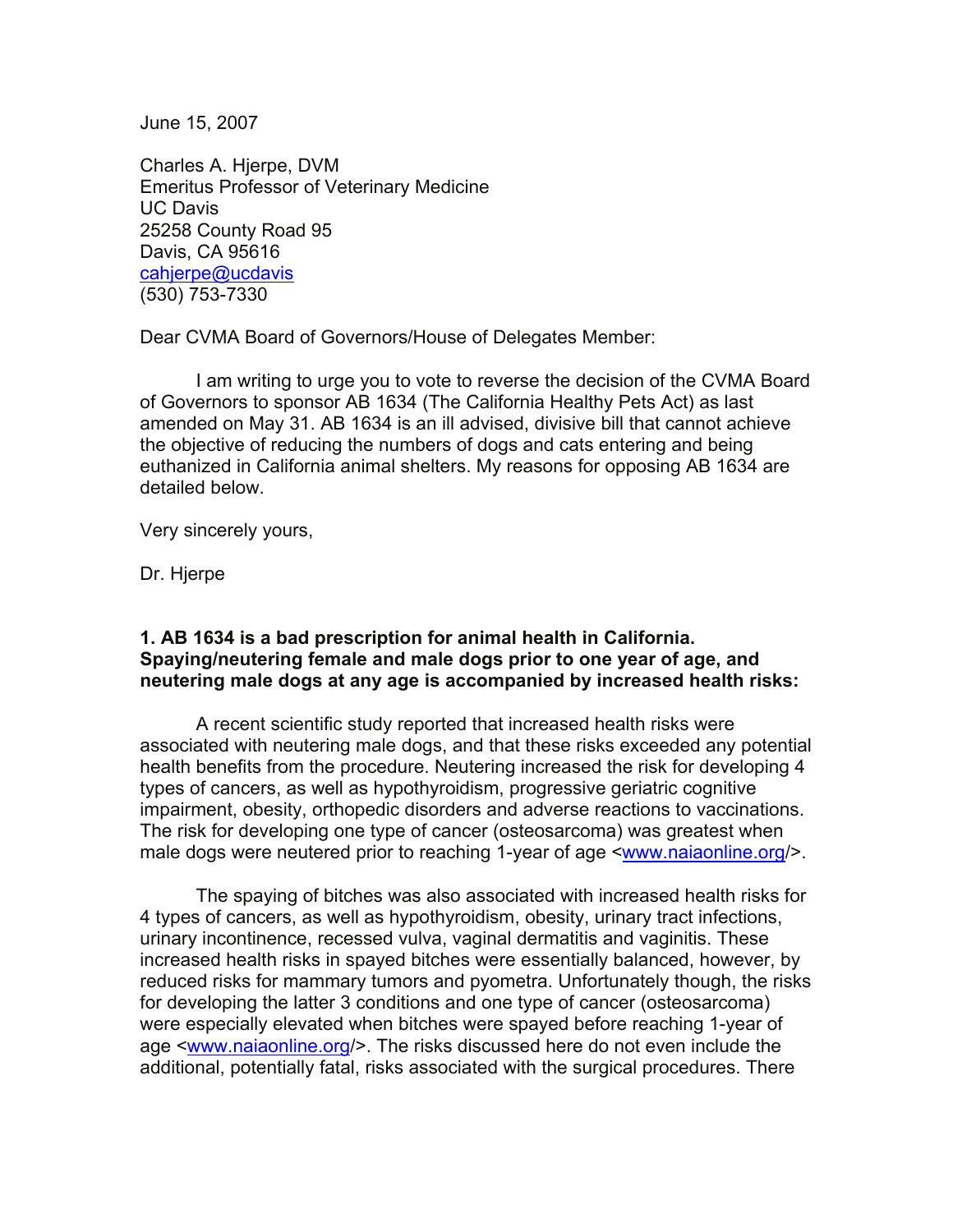are also concerns that the athleticism of sporting dogs and field trial dogs could be adversely affected as a result of these procedures.

Along these same lines, I recently received the following communication from Amy F. Dahl, PhD: "I commend to your attention recent findings on the consequences of spaying and castration of dogs, bearing on California's AB 1634. The expressed intent of this bill is to reduce euthanasia of unwanted pets, but mandating early spay/castrate may well have the opposite effect. Behavioral and health consequences of gonadectomy are likely to increase dogs' risk of owner surrender—anecdotally the cause for most shelter euthanasias.

As a research scientist turned dog trainer, I have for some time followed research on the effects of gonadectomy in dogs. While some medical findings, such as the high incidence of Canine Cognitive Dysfunction in castrated males, are definitive, scientific support for the commonly supposed behavioral benefits has been lacking. Studies indicating benefits have not adequately ruled out subjectivity and bias. In some studies owners were told to expect certain changes, and asked afterward if they had observed them. Others relied on biased samples. Their findings may merit further study, but cannot be taken as fact.

In creating and validating a reliable instrument for assessing behavior in canine research, Dr. James Serpell of the University of Pennsylvania School of Veterinary Medicine found unexpected correlations with spay/castrate status. He and associate Dr. Deborah Duffy evaluated thousands of dogs to investigate the effects of gonadectomy on behavior. They reported that spayed and castrated animals were more likely than intact dogs to be fearful, sensitive to handling, and aggressive. Altered dogs also exhibited higher rates of coprophagia, rolling in feces, excessive self-grooming, and excessive barking.

Dr. Duffy presented these findings at a symposium on the effects of gonadectomy, which also documented urinary incontinence, UTI (urinary tract infections), and genital abnormalities in spayed bitches, and increases in prostate cancer and Canine Cognitive Dysfunction in castrated males. Both sexes faced doubled risk of anterior cruciate ligament (ACL) rupture when altered.

As a dog professional and "owner resource," I see many owners who surrender their dogs when faced with aggression, barking, incontinence, and other behavior and health problems. Forcing more owners to subject their pets to increased rates of these disorders cannot be the solution to the problem of euthanasia in shelters."

**2. Although AB 1634 would drastically reduce the numbers of puppies born in California, it would not reduce the numbers of puppies and adult dogs living within the State, and it would cause seriously negative unintended consequences.**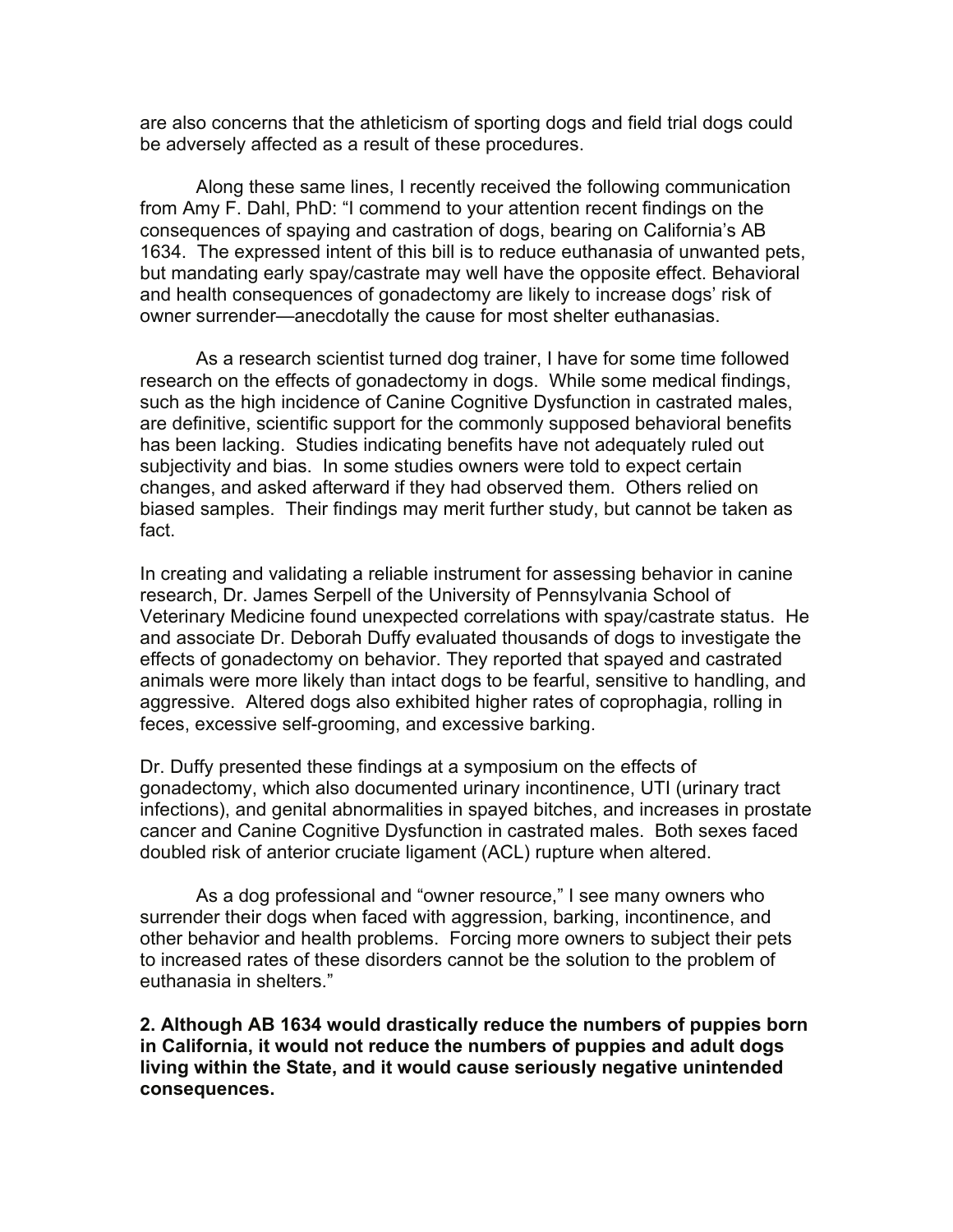One of the most outrageously deleterious effects that would result from implementation of AB 1634 would be a drastic reduction in the numbers of inhome raised puppies available for purchase by the citizens of California. Most of these puppies are produced by breeders who whelp only a litter or two each year from their own proven breeding stock, and these puppies are often raised in their homes. These people are not raising these puppies primarily because of the income they receive from it. They are, primarily, doing this for the pure enjoyment and satisfaction they derive from this activity. These home raised puppies receive constant attention and affection from the minute they are born until the day they are sold. The result is well-adjusted puppies that are happy, self-confident, accept training well, and are less inclined to bark excessively, behave aggressively or bite.

Drastically reducing the numbers of puppies born in California would not reduce the demand by California residents for puppies. Puppies would be imported from other states, smuggled in from Mexico, or purchased sight unseen over the Internet to fill this demand. Californians who would prefer to buy a puppy (rather than an adult shelter dog) would often have to select their new pet from populations of mass-produced, poorly socialized puppies of unknown genetic and health status that were raised impersonally in large kennels. This situation could not possibly be in the best interests of either the animals or their new owners.

## **3. The supporters of AB 1634 have exaggerated the numbers of animals that are currently entering and being euthanized in California animal shelters, as well as the total annual cost of operating these shelters.**

The supporters of AB 1634 have contended that nearly one million lost or abandoned animals enter California animal shelters each year, at an average annual cost of between \$250 and \$300 million, and that about one-half million of these animals are euthanized annually.

The person(s) developing these figures for the AB 1634 campaign began by obtaining shelter statistics kept by the California Department of Health Services, Veterinary Public Health Section (VPHS), in connection with their responsibility for rabies control. All animal shelters in California are mandated to provide annual reports to VPHS, which must include the numbers of dogs and cats entering and being euthanized during the preceding calendar year. However, because a few of the 64 animal control jurisdictions, especially those from small, rural counties, were not always complying, the supporters of AB 1634 "adjusted" the raw data so as to "correct" upwards the total numbers of dogs and cats officially reported as entering and being euthanized, in order to "compensate" for the under-reporting. The precise methodology utilized for doing this has not been disclosed.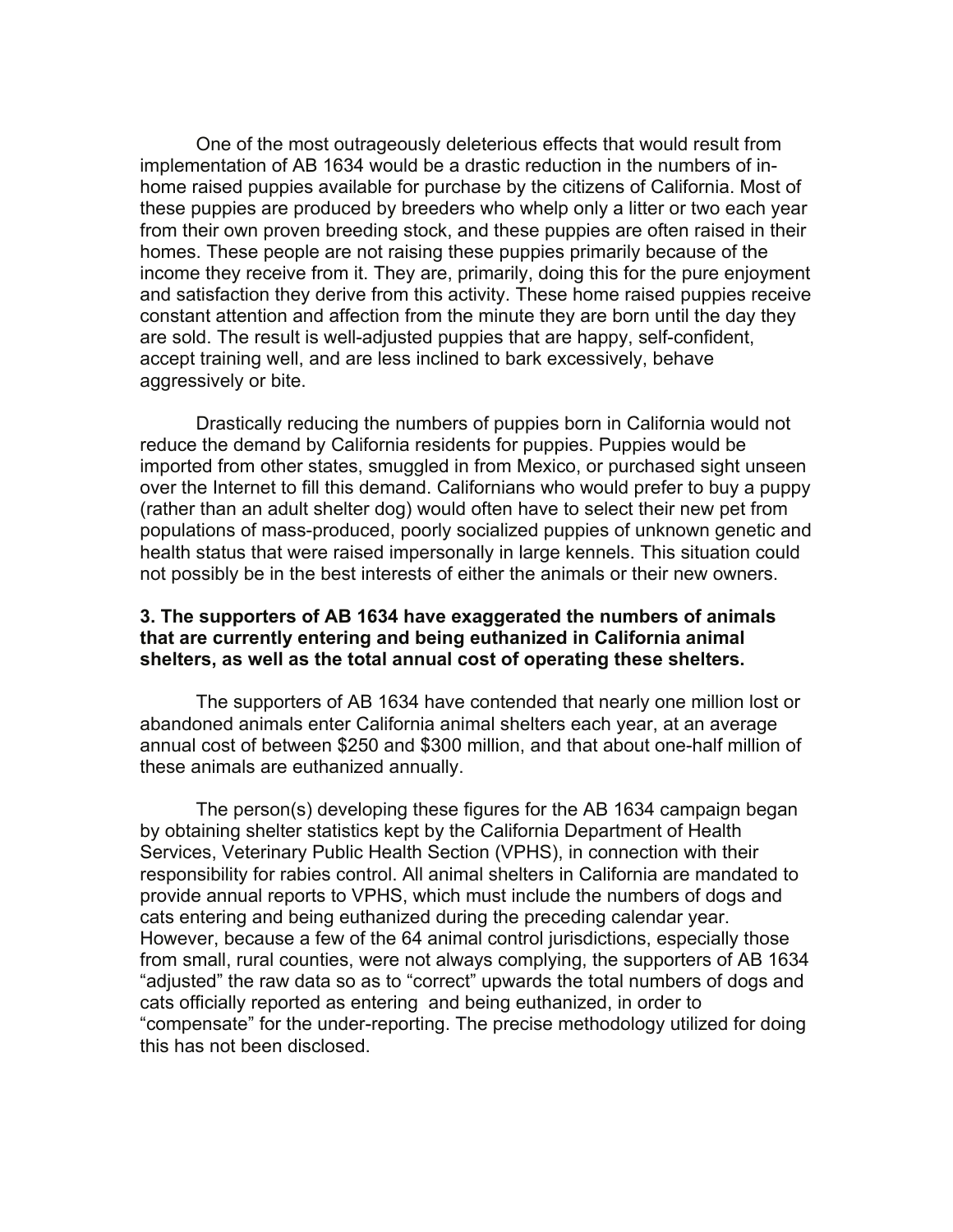Their figure of "nearly one million dogs and cats received and 500,000 euthanized each year" was achieved by going back to 2002, when their "adjusted" figures indicate that 993,068 dogs and cats were received and 568,637 euthanized. The raw VPHS totals for 2002 show 830,270 dogs and cats received and 382,431 euthanized.

The annual cost figure of \$300 million (for operating all of the animal shelters in California) was arrived at by determining the total cost of operating one animal shelter in a "high cost" area of the State (Los Angeles City) during 2005. That figure was then divided by the total number of dogs and cats received by that shelter that year. This average cost per animal (\$308) was then multiplied by the total number of animals entering each year in all California animal shelters, from 1995 through 2005. By going back to 2002, a year during which their "adjusted" data shows California animal shelter populations peaking, they were able claim (without adjusting for inflation) that the total cost of operating California animal shelters that year was \$306 million.

#### **4. Whether or not AB 1634 becomes law, it is very unlikely that the cost of Animal Control in California would be significantly reduced:**

Because feral cats would continue to reproduce, owned animals would continue to escape from their homes and yards and become lost, irresponsible owners would continue to allow their animals to roam freely and abandon them, and a few animals would continue to bite people, there will always be a need for Animal Control. Since many of the expenses associated with Animal Control are fixed expenses, substantial reductions in animal shelter populations would not necessarily result in lower budgets. Certainly, the large reductions in animal shelter populations achieved between 1980 and 2005 (Table 1a) were not associated with significant savings to local taxpayers.

## **5. Previous experiences with local mandatory spay/neuter (MSN) ordinances have shown that, not only do they fail to significantly reduce the numbers of animals entering and being euthanized in animal shelters, they are also often associated with negative unintended consequences.**

A number of experiences with local MSN ordinances have not reduced (and have sometimes even increased) the numbers of dogs entering and being euthanized in animal shelters. Other unintended consequences associated with such legislation have been decreased compliance with dog licensing and rabies vaccination regulations, decreased income from sale of dog licenses, increased enforcement costs and budget deficits for the animal control units. The unsuccessful experiences with MSN ordinances in San Mateo County, CA, Los Angeles City, Forth Worth, TX, Montgomery County, MD, King County WA, Camden County, NJ, and Aurora, CO, can be reviewed on the Internet. <http//saveourdogs.net/>.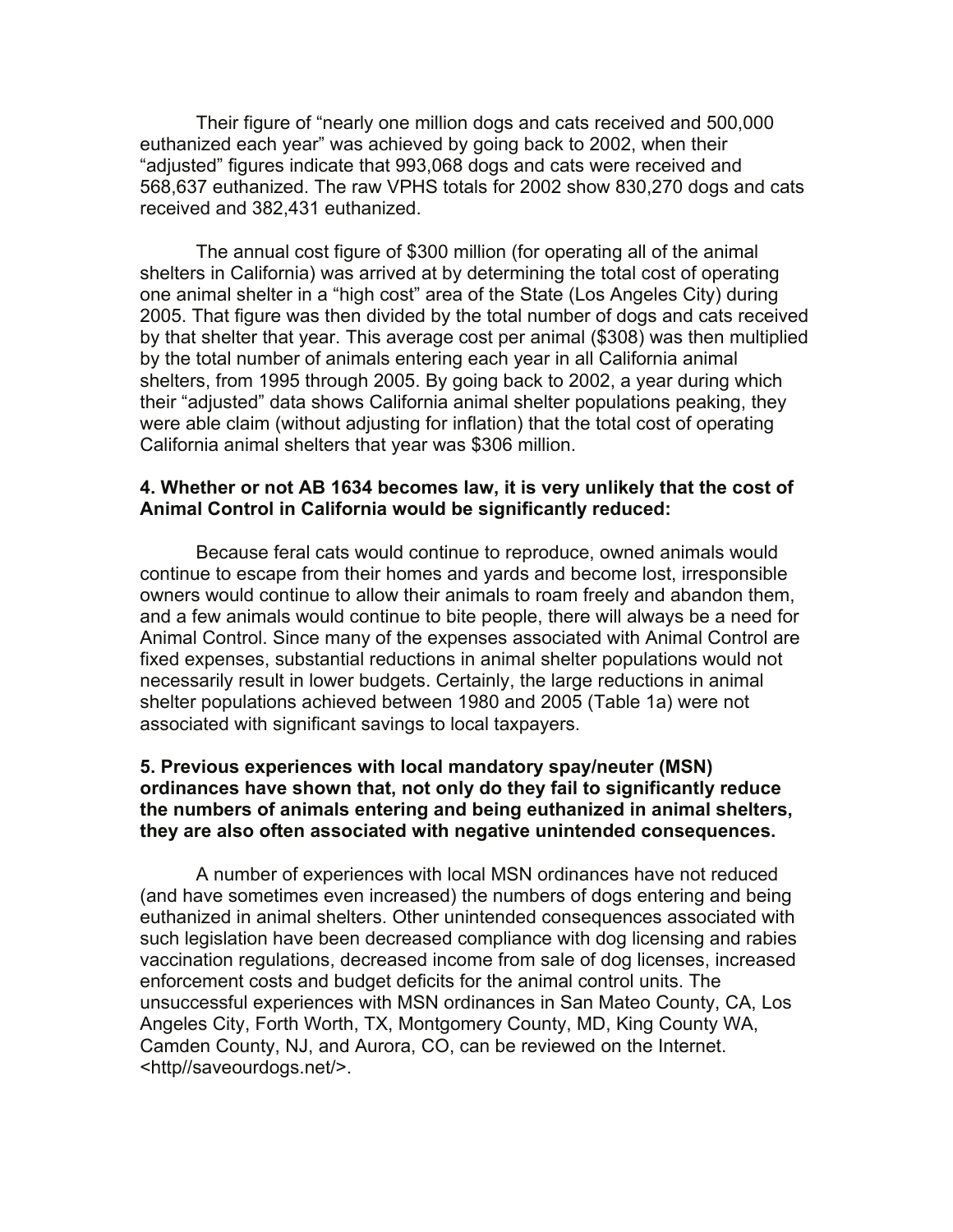**6. The shelter cat problem and the shelter dog problem are two distinctly different problems, have different causes, and will require different solutions. Because a very high proportion of shelter cats are feral, AB 1634 could not possibly provide a solution for this very intractable problem.** 

#### **The Shelter Cat Problem:**

Shelter cat statistics have only been available since 1995, but the state of affairs revealed by those numbers is very discouraging. From 1995 through 2000, the annual numbers of cats entering and euthanized in animal shelters trended consistently lower. Since then, however, the numbers have taken a turn for the worse: During 2005, 224,205 cats were euthanized, which is an 11% INCREASE from the 201,937 that were euthanized in 2000. During 2005, 346,173 cats entered California animal shelters, which was a 22% INCREASE over the 283,426 entering in 2000. At the present time, the numbers of cats entering California animal shelters are roughly equivalent to the numbers of dogs (345,590 cats vs. 346,173 dogs in 2005). The number of cats euthanized during 2005 was actually 72% greater than the number of dogs euthanized (224,205 vs. 130,261) (Table 1a) <[www.naiaonline.org](http://www.naiaonline.org/) >. The main reason for this higher rate of euthanasia in cats is that most of these euthanized cats were feral, and feral cats (except for the kittens) are very poor candidates for adoption.

Most adult cats entering California animal shelters are feral and have no owners, and most of the kittens entering are the offspring of feral mothers. Because of this, AB 1634 could not possibly have a major impact on the cat problem. At the present time, approximately 85% of owned cats are voluntarily spayed/neutered by their owners. Because owned cats are not licensed, and because many of them are kept indoors (where only the owners know they exist), the marginal rate of compliance with AB 1634 by owners of intact cats would, probably, be very low.

Of the 5 tools which have been used so effectively for combating the dog problem, i.e., (a) public education; (b) leash laws; (c) free or low cost spay/neuter programs; (d) pricing differentials for licensing intact and altered males and females; and (e) vigorous marketing of shelter animals for adoption by the public, only (a), (c) and (e) are applicable to the cat problem. Tools (a) and (c) are applicable only to owned cats, and tool (e) is only applicable to owned cats and feral kittens. Although new technologies for controlling reproduction in feral populations of cats could be on the horizon (such as administration of reproductively active vaccines or pharmaceuticals, by injection or in feed or water) the most effective tool at hand is catch and release spay/neuter programs, and this is a relatively labor intensive, expensive and inefficient method of population control.

It is time to recognize that we are not going to make much additional progress on the cat problem, until we are willing to begin spending some money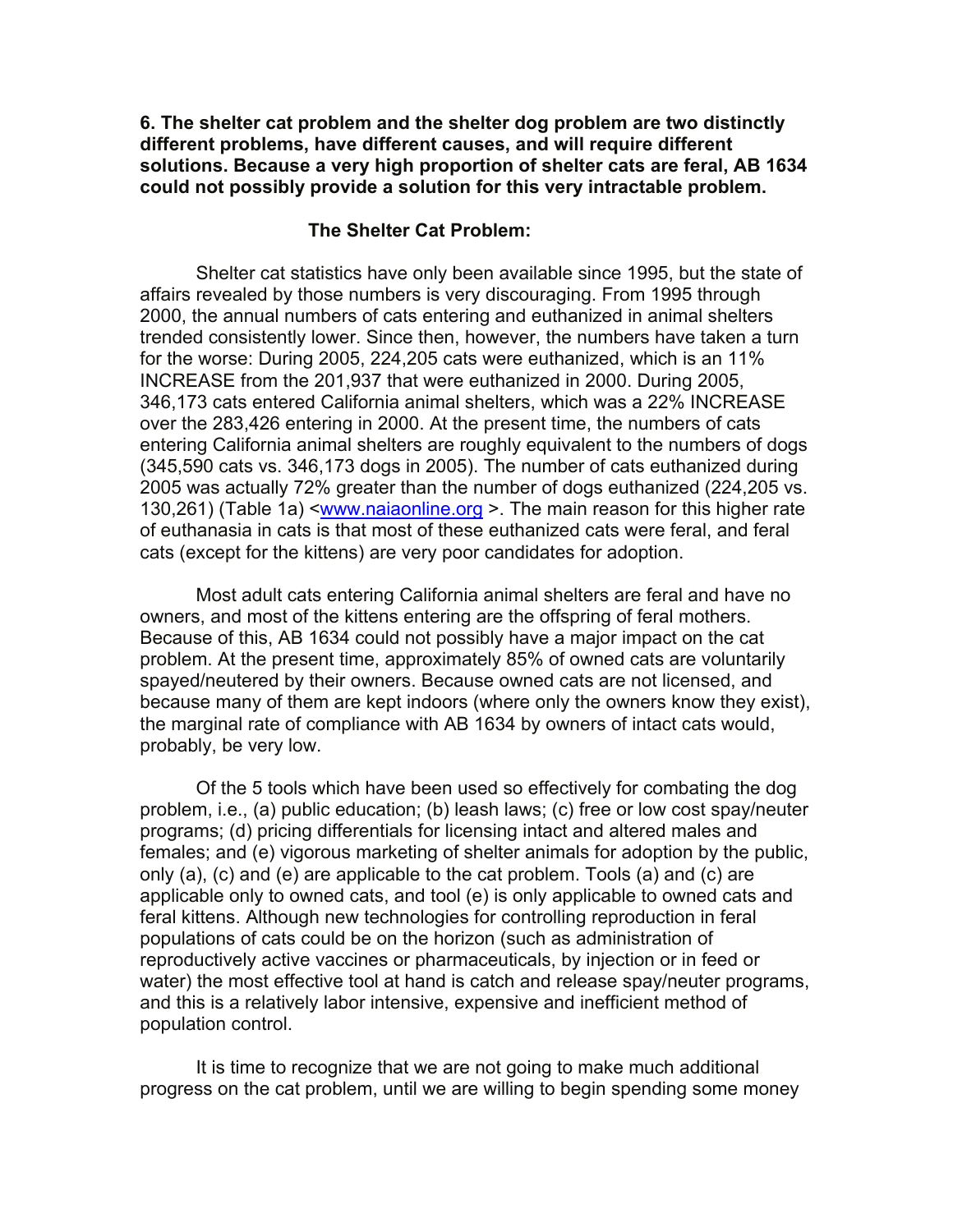on both basic and applied research, in order to develop some new tools and new strategies for dealing with the problem of reproduction in feral cats. Supporters of AB 1634 have failed to acknowledge the reason for the intransigence of the cat problem, and have been disingenuous in consistently lumping cat and dog shelter statistics together, in order to exaggerate the magnitude of the animal shelter population problem for which they claim to offer a solution.

## **B. The Shelter Dog Problem:**

Of dogs currently entering California animal shelters, approximately (a) 45% are captured by animal control employees, (b) 25% are turned in by nonowners, (c) 25% are surrendered by their owners, and (d) 5% are transfers from other shelters or are there for dog bite quarantine <www.doggonecalifornia.org/>. Although it cannot be proved, it is highly likely that most of the owners of group (a) and group (b) dogs have much in common with owners of group (c) dogs.

Of the dogs currently entering California animal shelters, approximately (a) 20% are reclaimed by their owners, (b) 30% are adopted by new owners, (c) 39% are euthanized, (d) 5% are transferred to another shelter, and (e) 6% escape, are stolen or die of natural causes [www.doggonecalifornia.net/.](http://www.doggonecalifornia.net/)

Most dogs currently being surrendered to California animal shelters by their owners are adult dogs that, for various reasons, their owners no longer wish to keep <http//saveourdogs.net/>. The present situation is in marked contrast to earlier times, when animal shelters were usually full of unwanted puppies. Even if AB 1634 were to become law, and all of these adult dogs were spay/neutered before 4 months of age, most of them would still end up in animal shelters.

The most common reasons given for abandonment of these adult dogs include: the owner is moving; landlord complaints; dog expenses; lack of time to care for the dog; lack of facilities for the dog; too many pets; animal health problems; personal problems; and aggressiveness and biting. Many of these stated reasons pertain to situations that could have been anticipated, and a prudent person would not have made the decision to acquire the dog in the first place. It has been aptly stated "The real problem at California animal shelters is not due to an excess of irresponsible breeding. It is an undersupply of responsible ownership" <http//saveourdogs.net/>. Only public education and increased peer pressure on irresponsible owners are likely to be useful for dealing with this aspect of the dog abandonment problem.

**7. Present programs of (1) public education, (2) leash laws, (3) free or low cost spay/neuter opportunities for low income Californians, (4) moderate price differentials for licensing of intact and altered male and female dogs, and (5) vigorous marketing of shelter dogs for adoption by the public have been working effectively to reduce the numbers of dogs being received and euthanized by California animal shelters:**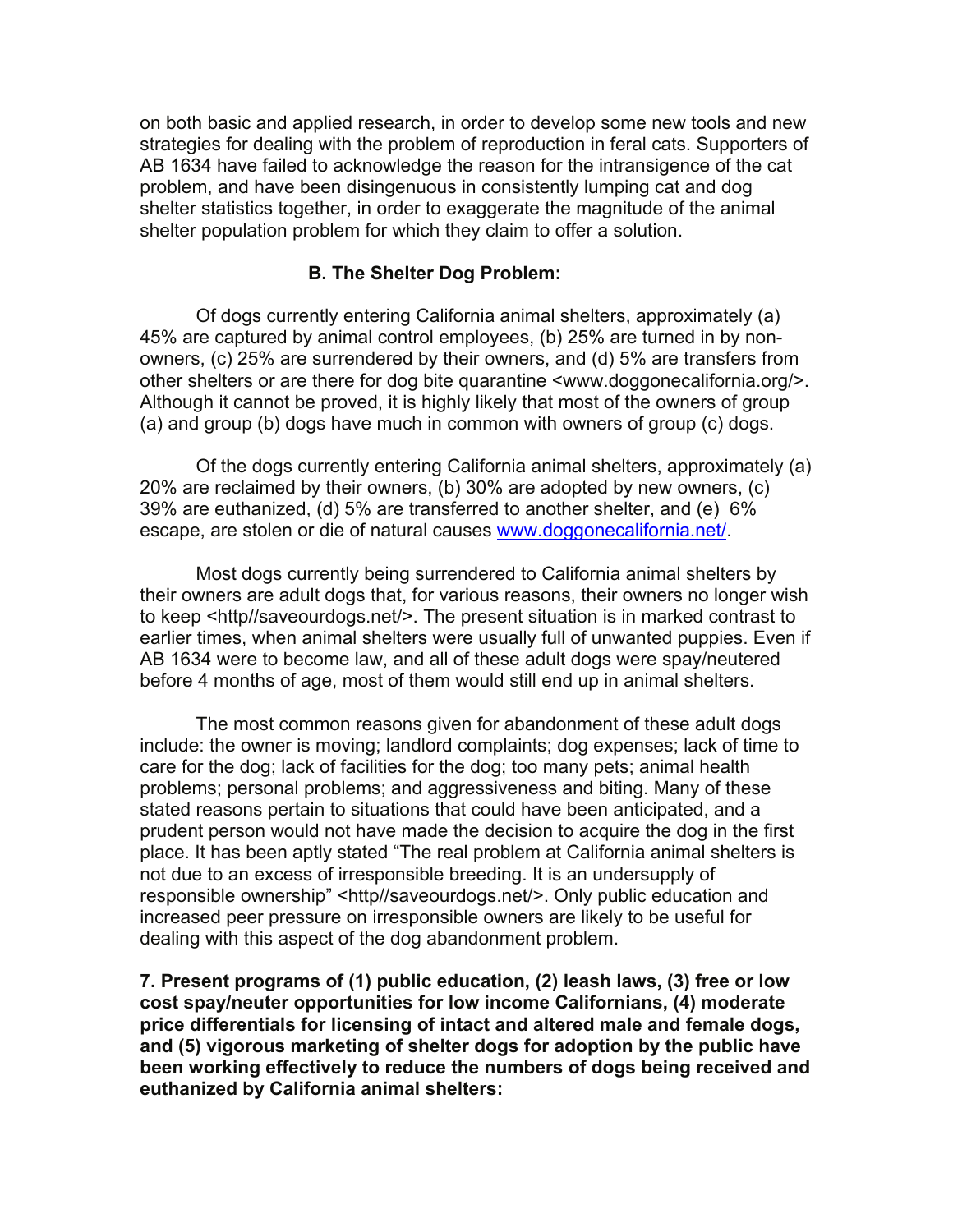The earliest year for which statewide animal shelter dog data is available is 1980, during which 669,063 dogs entered and 437,776 were euthanized. Since then, the annual totals for numbers of dogs entering and dogs euthanized have consistently trended lower (Table 1a). In 2005, 130,261 dogs were euthanized, which is a 46% reduction from the 240,975 that were euthanized in 2000, a 54% reduction from the 282,599 that were euthanized in 1995, and a 70% reduction from the 437,776 that were euthanized in 1980. Steady progress has been and is being made in reducing the numbers of healthy shelter dogs that are euthanized, using the tools that are at hand, and with only very limited local use of MSN legislation (Table 1a) <naiaonline.org/>.

Even the "adjusted" data provided by supporters of AB 1634 acknowledges that the combined number of dogs and cats euthanized between 1995 and 2005 declined by 29% (603,806 vs. 430,240). However, by combining the dog and cat data, the improvement in the dog data is obfuscated by the lack of progress with cats.

The numbers of dogs entering California animal shelters are also steadily declining. The number of dogs entering during 2005 was 346,173, a 20% reduction from the 430,924 entering during 2000, a 33% reduction from the 515,045 dogs entering in 1995, and a 48**%** reduction from the 669,063 entering in 1980 (Table 1a) <naiaonline.org/>.

Even the "adjusted" data provided by AB 1634 supporters, although also obfuscated by cat data, confirm this long term downward trend in the numbers of animals entering California animal shelters, a 19% reduction between 1995 and 2004 (941,207 vs. 758,792 dogs and cats).

8. At present rates of reduction (9% per year over the five-year period from 2001- 2005) the numbers of dogs euthanized in California animal shelters could fall below 71,000 per year by 2010, and below 38,000 per year by 2015. Now is not the time to panic and adopt an unpopular, draconian measure like AB 1634, which cannot solve the problems, and which is likely to be associated with unintended negative consequences.

# **Table 1a- Numbers of Dogs and Cats\* Entering and Euthanized in All California Animal Shelters during 1980\*, 1990\*, 1995, 2000, 2005 and 2006\*\***

|      | Year No. Entering | No. Euthanized | % Euthanize |  |
|------|-------------------|----------------|-------------|--|
|      |                   | <b>Dogs</b>    |             |  |
| 1980 | 669,063           | 437,776        | 65          |  |
| 1990 | 546,937           | 329,322        | 60          |  |